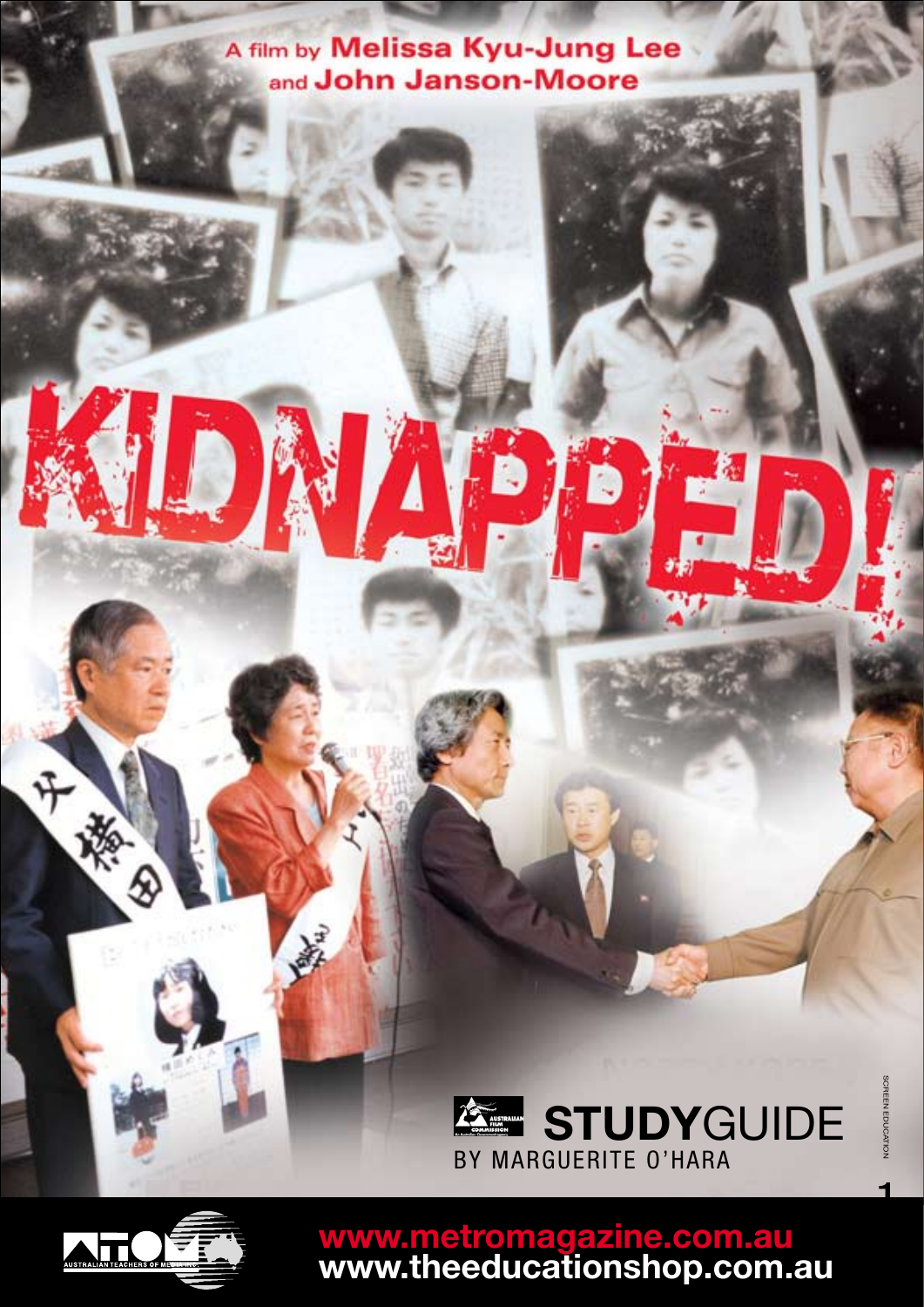

# Director's statement

*Kidnapped!* delves into the shadowy and bizarre world of the Japan–North Korean abduction cases which have entranced Japan since it recently emerged that the hard line Communist regime of North Korea had been kidnapping Japanese citizens since the 1970s.

Across the Western sphere, this story has managed to catch some disbelieving headlines but without unravelling the truly extraordinary story of the abductees and their families who battled for twenty long years to have their cases recognized. Nor have these headlines understood the role these cases have played in the fragile balance of power in the Asia Pacific region and the impact they are having on global peace and stability.

*Kidnapped!* gives poignant insight into this remarkable series of events mainly through the stories of the families of three abductees, kidnapped during the 1970s and 80s: the Chimuras, the Arimotos and the Yokotas. Their struggle to come to terms with the kidnapping of their loved ones innocently trapped in the cross-fire of a game of international brinkmanship is emblematic of how easily ordinary people can become caught up in and manipulated by the world of politics and subterfuge. *Kidnapped!* looks at an extreme case, but in doing so, touches on the fears and anxieties that many of us living an everyday existence have of one day waking up to a world gone upside-down.

This documentary is the story of ordinary families facing extraordinary circumstances. The characters are complex, contradictory and human – just like you and I. They are also courageous, passionate and determined – the characteristics that we like to see in ourselves. But they have also suffered terribly and their courage and determination seem to stem from this suffering in the hope that their perseverance might bring their loved ones back. They are also coura-<br>see in ourselves. But<br>m to stem from this<br>s back.<br>Melissa Kyu-Jung Lee 2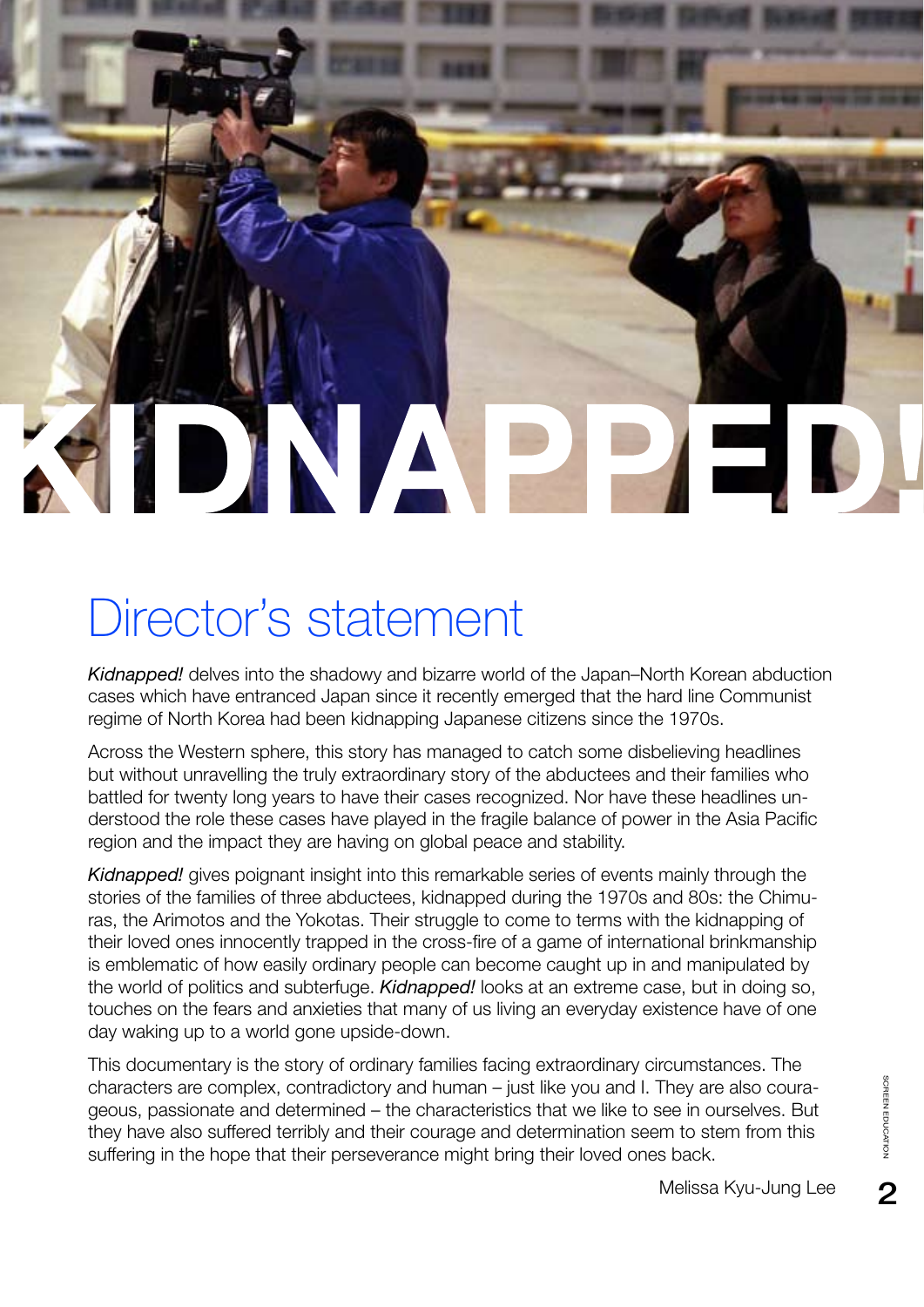

**Overview:** Kidnapped! tells the extraordinary story of a group of Japanese citizens who were abducted by North Korean spies in the 1970s and 1980s and the subsequent struggle of their families to have their loved ones returned. It is both a moving account of personal suffering and an account of the political and diplomatic struggles to find the truth and recover the kidnapped Japanese citizens. This film was one of only two Australian documentaries selected for the *Silver Wolf Competition* at the 2005 *International Documentary Film Festival* in Amsterdam.

## **Synopsis**

A couple mysteriously vanishes after a romantic evening under the stars …

A teenager disappears on her way home from school …

A university graduate goes missing whilst holidaying in London …

From the early 1970s to the mid-80s, scores of ordinary Japanese disappeared without a trace, many of them from beaches and remote villages along the Japan Sea coast, others

from Tokyo, London and Madrid. After decades of speculation, it was finally revealed in 2002 that these ordinary Japanese citizens had in fact been abducted by North Korean spies as part of a bizarre and sinister plot of espionage by the hard line, communist dictatorship of Kim Jong Il.

From the last front of the Cold War to the new battle against the 'Axis of Evil', *Kidnapped!* tells the extraordinary story of the Chimura, Yokota and Arimoto families – some of the unfortunate victims of a terrifying abduction campaign by North Korea, and who

are now unwittingly caught up in the eye of a political storm. The story of these families' dramatic 25-year struggle in their search for the truth unveils a tangled web of bizarre abductions, political manoeuvrings and international espionage.

*Kidnapped!* is an emotional and uncompromising journey into the most controversial issue in Japan today. It is a powerful account of the remarkable story of a group of ordinary Japanese citizens who are perhaps the last remaining casualties of the Cold War and who have become the latest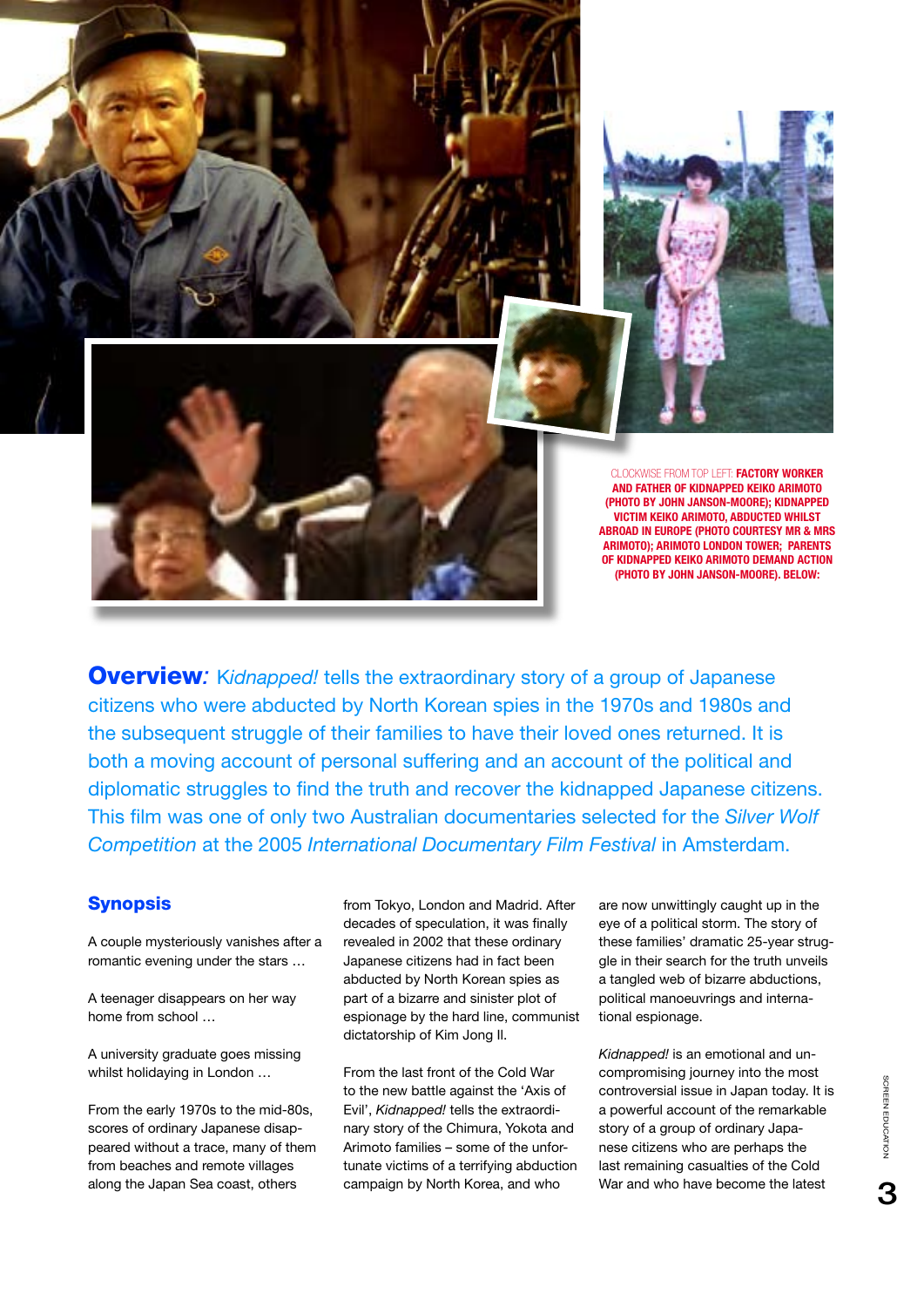Clo ckwise from to P: **Yokota on the couch; School girl Megumi Yokota, Kidnapped on her way home from school (PHOTO COURTE S Y SHIGERU YOKOTA); Parent s o f kidnapped victim Megumi Yokota campaign to have their daughter returned (PHOTO COURTE S Y SHIGERU YOKOTA); Parent s o f kidnapped Megumi Yokota lead the campaign for the RETURN OF THE ABDUCTEES (PHOTO BY JO JAN SON -MOORE).**  Inset right: **Yokota campaign.**

pawns in a dubious, diplomatic chess game of life and death.

# Curriculum Links

#### Using *Kidnapped*! in the classroom

This documentary will be of specific interest and relevance to teachers and senior secondary students from years 10-12 studying:

- International Studies
- Studies of Asia
- Cultural Studies
- Political Studies
- Studies of Society and Environ ment (SOSE/HSIE)
- **Media Studies**
- English

#### Learning Outcomes

The themes and activities developed in this study guide will have interest



and rele vance for students from the middle to senior years of secondary school and relate to the following learning outcomes:

- Understanding the core values of groups and societies
- Empathizing with the distress caused to individuals when a family member disappears without trace
- Explaining how diverse cultures and groups value loyalty to coun try above all else
- Considering how public protest





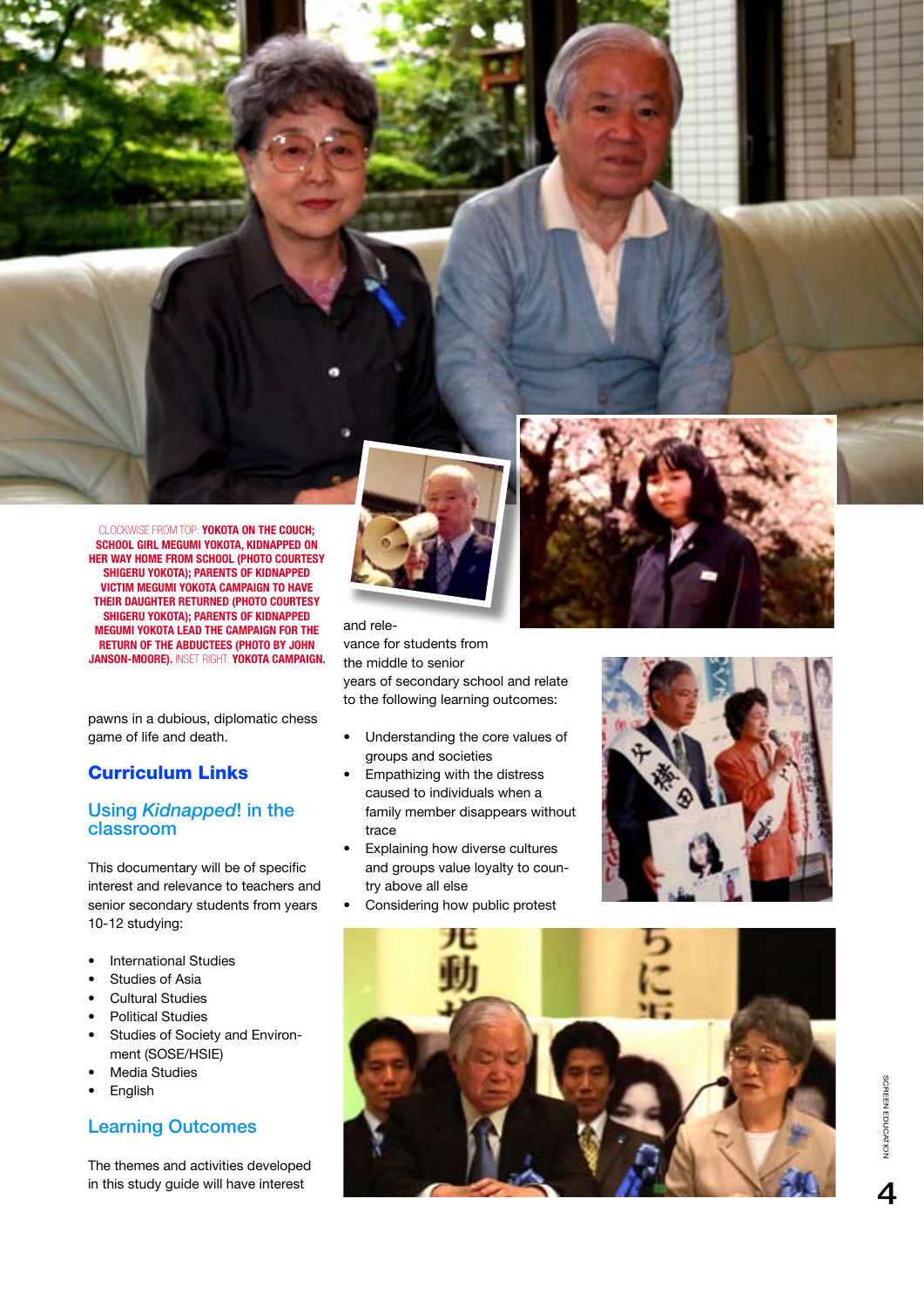

Clo ckwise from to P: **Kidnapped victim Ya s u shi CHIMURA RETURNS TO JAPAN AFTER 24 YEARS (PHOTO B Y SHIGERU YOKOTA); Ya s u shi Chimura reunited with hi s father; Kidnapped victim s, Ya s u shi and Fukie are hailed with their familie s at their home-coming a fter 24 year s (PHOTO COURTE S Y MR CHIMURA); MAP OF JAPAN; FATHER OF KIDNAPPED YASUSHI f CHIMURA WAITS FOR HIS SON'S RETURN (P BY JOHN JANSON-MOORE).** 

can effect long term social and political change

- Describing and explaining the responses of governments to issues of human rights
- Understanding how political beliefs can influence individual behaviour
- Exploring the role of the media in drawing attention to human rights issues
- Exploring the role of past hostilities in national behaviour

## About North Korea

North Korean society is closed and









SCREEN EDUCATION OF THE PASSES

5

SCREEN EDUCATION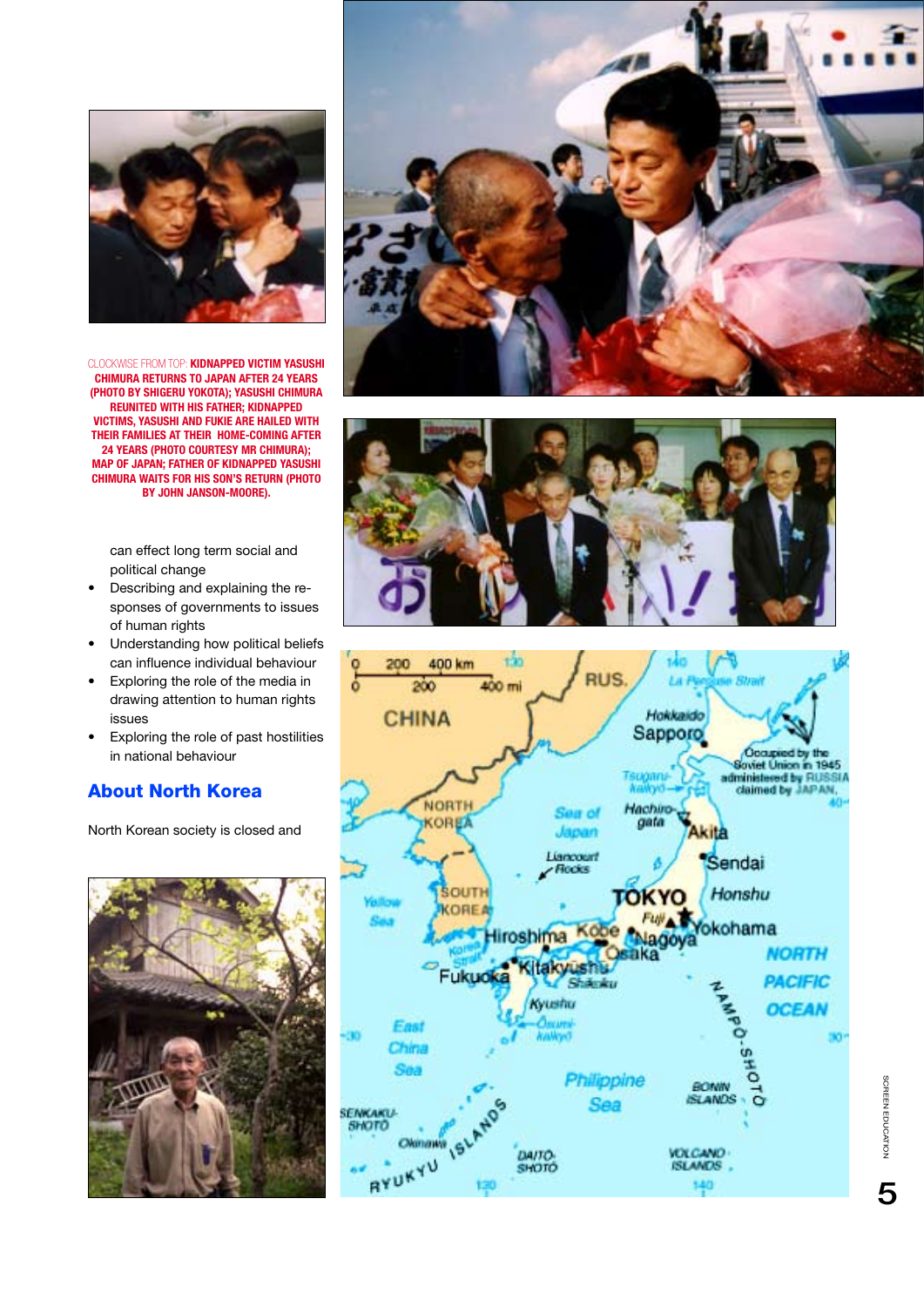

secretive. North Korea is sometimes called 'the hermit kingdom', as it is walled off from the rest of the world. Media as we know it in the Western world does not exist and tourism is strictly regulated and only possible in government controlled groups. The country and its people are effectively sealed off from many outside influences. Citizens cannot travel freely between North and South Korea or to outside countries.

In 2002 US President Bush named North Korea as one of three countries comprising 'the axis of evil'; these are states that America believes sponsor terror, and develop weapons of mass destruction. North Korea's nuclear programs have long been of concern to neighboring countries, such as Japan and South Korea. Yet within, there are ordinary people who lead ordinary lives. It is believed that North Korea is unable to provide enough food for the people and that famine is not uncommon, but the truth of life inside North Korea is hard to determine, so

tight are the controls on citizens and visitors.

The country follows its own communist ideal: a strict philosophy known as the Juche Idea. It is wrapped around the worship of the Kim dynasty – Kim II Sung, the Great Leader who died in 1994 but still remains head of state, and his son and successor, Kim Jong II, known as the Dear Leader. North Koreans wear a lapel badge depicting either the Great Leader or the Dear Leader.

The country has no internet, email, advertising or mobile phones. It has been isolated since the end of the Korean War between North and South Korea in 1953 – a war that North Korea believes it won. The State stages large-scale mass rallies and military displays designed to demonstrate loyalty and discipline to the State and the Dear Leader and these are generally the only images of life in North Korea seen in the West.

#### Glossary of key terms and places

- Pyongyang capital of North Korea
- Tokyo capital of Japan
- Juche pronounced Joo-cheh, is the basic governing idea of North Korea's political system. The essence of this belief is that the people, collectively, must be the subject and masters of the revolution and work for complete self-sufficiency.
- Brainwashing also called thought reform. Application of coercive techniques to change the beliefs or behaviour of people for political purposes. Thought to have been used on the Japanese who were kidnapped, and used in many countries to 'change thinking'.
- 'Axis of evil' term used by US President George Bush to describe North Korea as one of a number of countries who he believes operate outside international rules by promoting the use of terror and devel-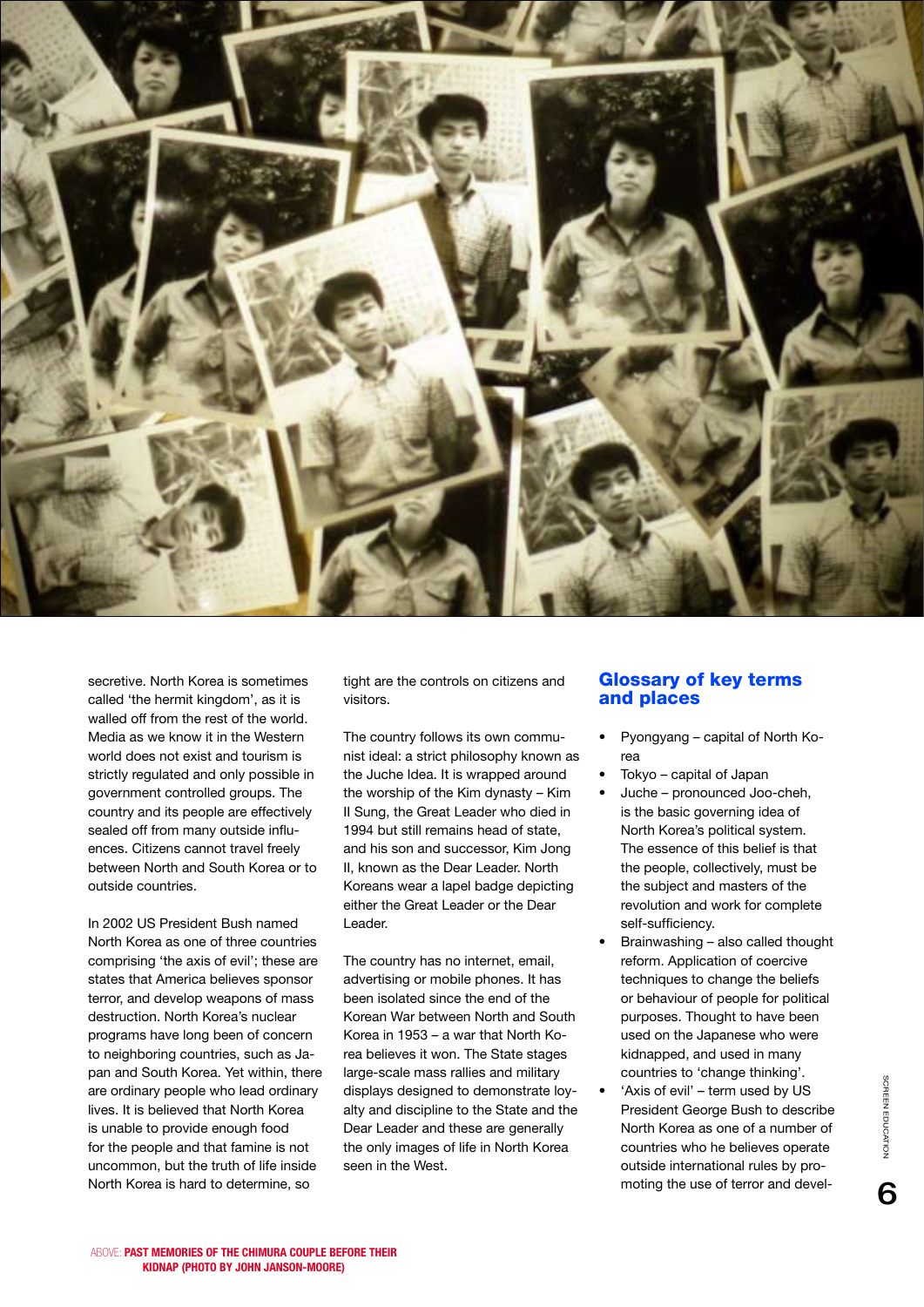

oping illegal weapons programs.

#### Student Activity 1

#### Before Watching *Kidnapped*!

Read the following questions and record your answers. Sharing responses to these questions should assist you to understand and respond to some of the issues explored in this documentary.

- 1. How would you define the following terms – kidnapped, abducted, stolen, brainwashed, re-educated? What does each word suggest?
- 2. Approximately how many people 'go missing' in Australia each year?
- 3. What are the usual motives of people who engage in kidnapping?
- 4. Have you heard about young Japanese being kidnapped by North Koreans?
- 5. How far is Japan from North Korea? Check the map in this guide.
- 6. Write down five things you know about North Korea.
- 7. Does Australia have diplomatic

relations with North Korea?

- 8. How easy or difficult is it to visit North Korea?
- 9. Can you think of recent international incidents when individual rights have been seen as secondary to diplomatic manoeuvres?

# Student Activity 2

#### Pre-viewing research

Working in small groups, select one of these topics and using internet resources, (some of which are referenced at the end of this guide), prepare a report for the rest of your class.

- 1. Research the history of the Korean Peninsula over the past 100 years, explaining how the tensions between Japan and North Korea have developed, particularly since the end of the Second World War.
- 2. What happened to Japan after they were defeated in the Second World War? How has Japanese society developed and changed in the last sixty years?
- 3. Approximately how many people of Korean descent live in Japan

today? Can they gain Japanese citizenship and how are they regarded by the Japanese?

#### Key people in the documentary

**Keiko Arimoto** – 23 year old abducted while working in London. **Mr. and Mrs. Arimoto** – Keiko's

#### parents.

**Yasushi Chimura** – 23 year old abducted with his fiancée, Fukie, from Obama in Japan.

**Mr. and Mrs. Chimura** – Yashusi's parents.

**Megumi Yokota** – 13 year old schoolgirl abducted from Niigata in Japan. **Mr. and Mrs. Yokota –** Megumi's

parents.

**Katsumi Sato** – chairman of Japanese Rescue Association.

**Prime Minister Koizumi** – Japan's Prime Minister since 2001.

**Kim Jong-Il** – Head of State in North Korea since 1994, when his father Kim IL Sung died.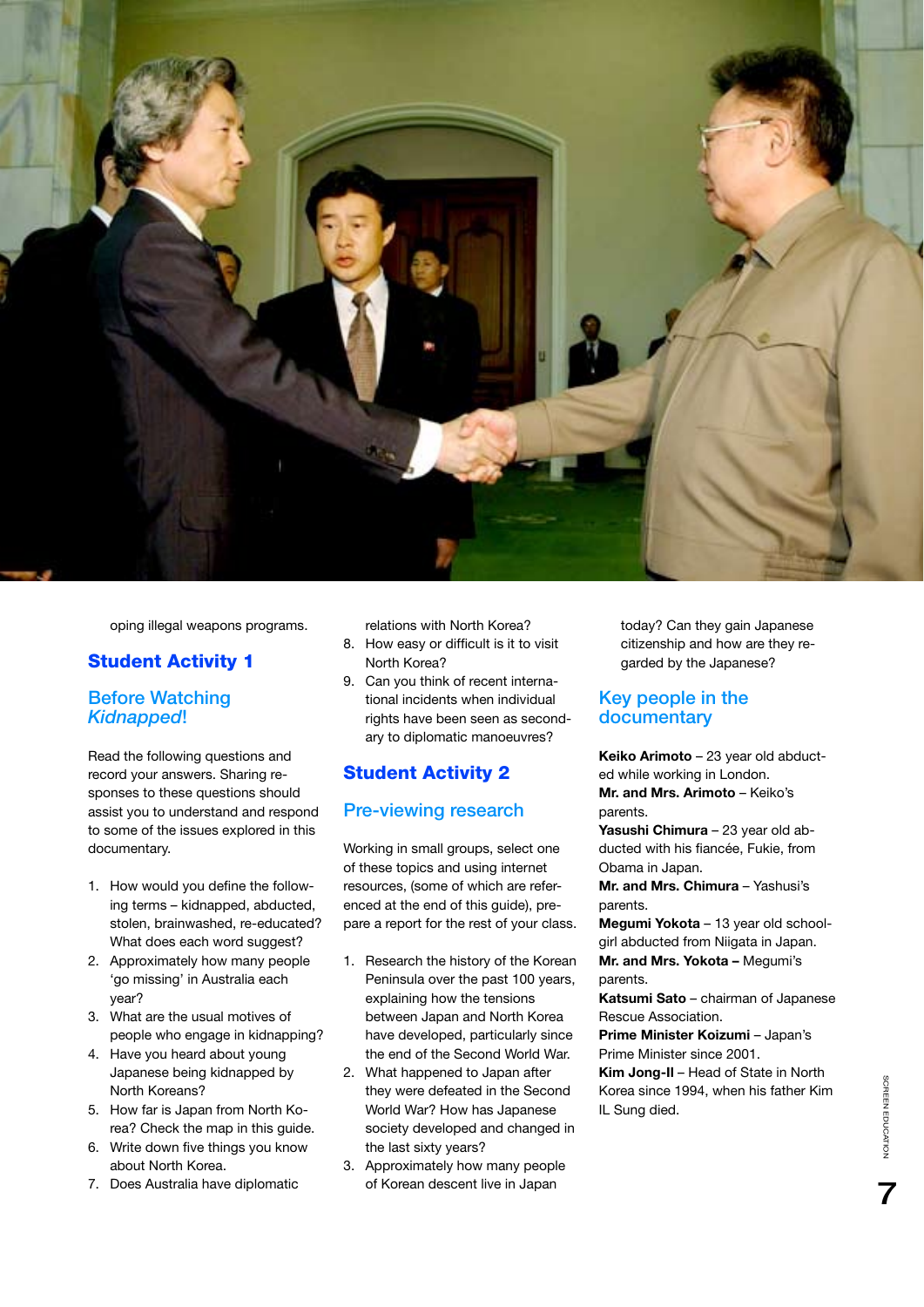

# Student Activity 3

#### Running sheet for viewing the program

These questions ask you to look at three different aspects of the documentary. While they are inextricably connected, it may help your understanding to focus on each aspect separately to start with. The program is a mystery story, a family story and a political/history story at once.

#### (1) The disappearances

- 1. The opening sequence of the film shows a red carpet being unrolled and the meeting of the leaders of Japan and North Korea. How does this opening suggest something of the main focus of this documentary?
- 2. What does the statement 'Japan re-invented itself after the Second World War' mean? What implications does this have for the way the Government has responded to the kidnapping issue?
- 3. Locate Niigata on a map of Japan. Is the location of this city relevant to the kidnappings?
- 4. What does Megumi Yokota's name mean in Japanese?
- 5. When did Megumi disappear?
- 6. How old was she?
- 7. Where did Yasushi Chimura live?
- 8. When did he disappear?
- 9. How old was he?
- 10. Who disappeared with him?
- 11. Explain the circumstances of his disappearance.
- 12. How did the Chimuras respond to their son's disappearance?
- 13. Where was Keiko Arimoto's hometown in Japan?
- 14. When did she disappear?
- 15. From where was she taken?
- 16. How old was Keiko when she disappeared?

#### (2) The families in Japan

- 1. Explain the differing responses of the Yokota, Chimura and Arimoto families to the disappearance of their children.
- 2. What were some of the things they feared may have happened to them?
- 3. What was revealed to the three families in 2002 about what had happened to their children? Explain what the North Koreans said about the fate of each abductee.
- 4. Why were these explanations believed to be 'bizarre' by the Japanese families?
- 5. How did each family respond to the information they were given?
- 6. When five abductees returned home for a visit to see their Japanese families in late 2002, how long had they been in North Korea?
- 7. What happened to Yasushi Chimura's mother?
- 8. Were the children of the abductees visiting Japan able to leave North Korea with their parents?
- 9. Explain why you think Yasushi and Fukie are reluctant to talk about what happened to them since their kidnapping. Try to put yourself in their position, having a family and a life in a different culture and country for twenty-five years.
- 10. Mr Chimura, Yasushi's father, was giving up to thirty interviews a day about the return of his son to Japan. He also received abusive phone calls. Is this just part of the cost of being a part of a big media story, or might there be other explanations for these responses?
- 11. What did the analysis of the supposed remains of Megumi Yokota suggest?
- 12. Why is the explanation of Keiko Arimoto's death thought to be unlikely?
- 13. Describe three particularly moving responses to the disappearances by the families in this film.

#### (3) Political and Diplomatic **Moves**

- 1. The film opens with a shot of the two leaders, Koizumi and Kim Jong Il, meeting to discuss, amongst other matters, the fate of the missing Japanese, but this is in 2002, more than 20 years after the disappearances began. What does this suggest about the filmmaker's sense of what the issue is about?
- 2. What is the first clue that triggers public pressure on the Japanese Government to further investigate the disappearances?
- 3. What was the connection between the bombing of the South Korean airliner by Kim Hyun Hee in 1987 and the kidnappings?
- 4. Why would Kim Jong Il have sug-

8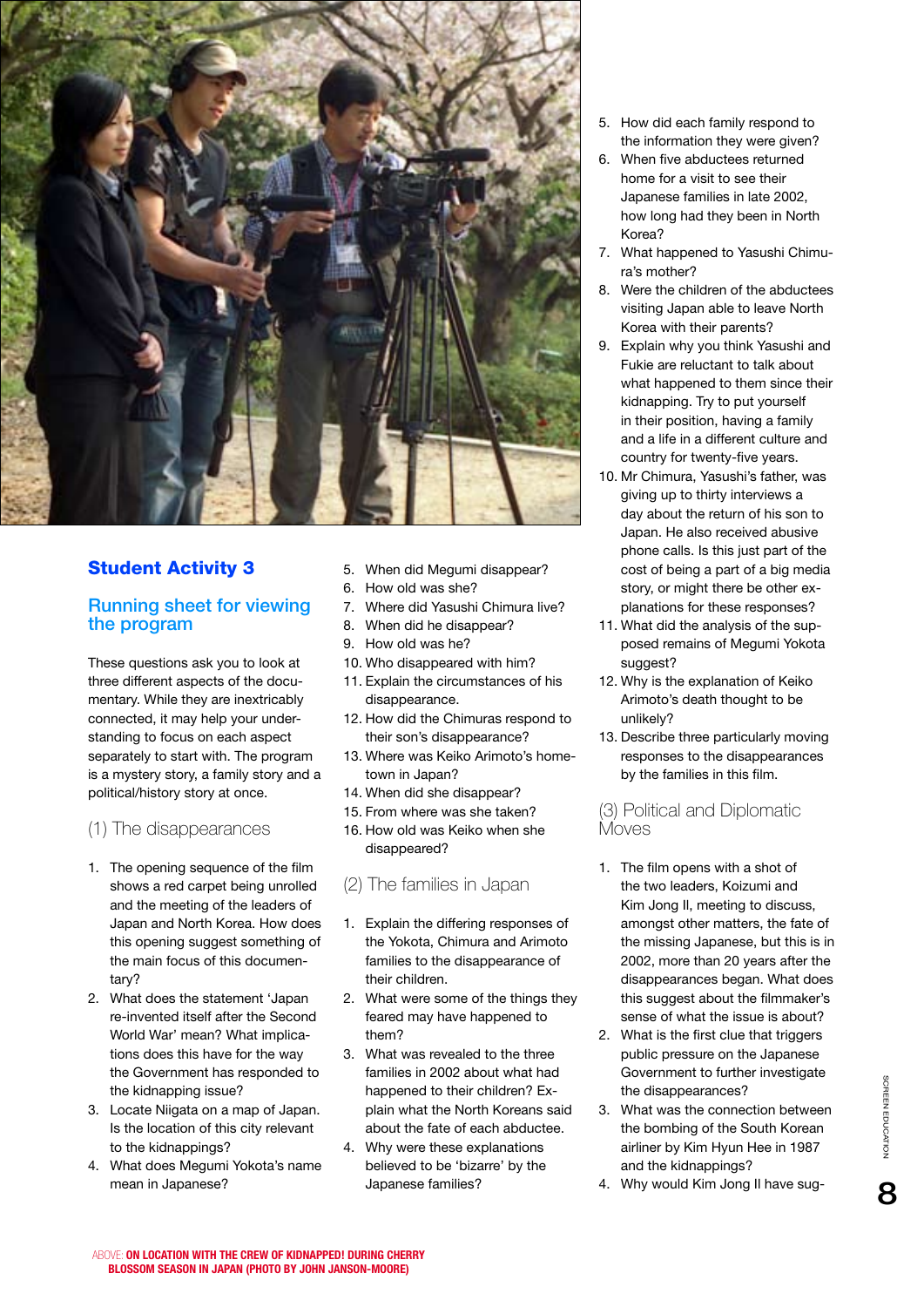| <b>Clue to the disappearances</b>                                                                                                                                         | Date            |
|---------------------------------------------------------------------------------------------------------------------------------------------------------------------------|-----------------|
| Kim Jong-II, the North Korean leader, admits to Japanese Prime<br>Minister Koizumi that Japanese citizens had been kidnapped in<br>the 1970s and 80s.                     | September, 2002 |
| A North Korean spy, who organized the bombing of a South<br>Korean plane, says she received Japanese lessons from a Japa-<br>nese woman who had been abducted from Japan. | 1987            |
| Phone call to the Arimotos from the mother of a boy who disap-<br>peared, claiming her son was in North Korea and married to Keiko<br>Arimoto.                            | 1988            |
| Mrs. Yao, a former North Korean agent who kidnapped Keiko<br>Arimoto, apologises to her family on national television.                                                    | 2002            |
| Japanese Foreign Office advises the Arimotos to keep quiet about<br>the information about their daughter.                                                                 | 1988            |
| North Korean spy claims he saw at least ten Japanese who had<br>been abducted                                                                                             | 1997            |
| A Japanese newspaper speculates that foreign intelligence agents<br>are seizing Japanese.                                                                                 | 1980            |

TABLE 1

gested to Prime Minister Koizumi that 'our two countries should become neighbours'?

- 5. Keiko Arimoto is said to have died a month after her parents went public about a letter from their daughter in 1995. Does this seem like just a coincidence?
- 6. When did Kim Jong Il acknowledge the abductions of the Japanese?
- 7. What does Katsumi Satso, the Chairman of the Japanese Rescue Association, want the Japanese government to do?
- 8. What was the response of Japanese citizens to the visit of a North Korean ferry in 2002?
- 9. What did Koizumi hope to achieve on his return visit to North Korea in 2004? Was his mission a success?
- 10. What reasons were given to explain why the North Koreans kidnapped Japanese citizens?

# Student Activity 4

#### **CLUES**

When people disappear without a trace, their families and friends suffer the continuing anguish and uncertainty of fearing the worst, hoping for a miracle and not knowing whether the missing person is dead or alive. Have they run away to become one of the thousands of people who are described as 'missing persons' every year or been abducted? Unless there is a sighting, some contact or new information, the terrible uncertainty will always remain. In this film, small pieces of information slowly come to light many years after the disappearances, which lead to a concerted public demand that the truth be sought. Put the clues in into the order in which they appear in the documentary beside the correct date (See Table 1).

# Student Activity 5

# **Style and content – Deconstructing a film text**

The way in which a film is put together is important in shaping viewers' responses to the themes and issues raised. In *Kidnapped!* the structure, including visual and sound editing, and cutting between archival footage and still images from the 70s and 80s to footage from 2004, when the program was made, is worth studying carefully.

1. What words would you choose to

characterize the mood of this film?

- 2. How does the filmmaker integrate personal and political elements?
- 3. Is there an effective balance of these elements?
- 4. What part does music play in establishing mood in this film?
- 5. How do the photos of the abductees create empathy for the families?
- 6. How can we determine whether the filmmakers have a position on the issue?

Media Studies students may find this exercise especially useful, but all students will develop their appreciation of what can be achieved through careful selection and editing of the different elements that are woven together to tell this story.

#### Will the complete truth ever be known?

The film ends on an unresolved note. Both the final voiceover, 'Is there a more sinister motive yet to be uncovered?' and the unsettling musical score, with its disturbing and mysterious resonance, suggest that aspects of what happened remain a mystery. It is relatively easy to suggest some kind of supernatural interventions, alien style, in this kind of issue, but the truth may be simpler. The film puts many of the pieces of this incomplete puzzle together, but questions still remain. Given the closed and highly secretive nature of North Korean society, determining the truth about the reasons for these abductions may never be clear. Some have suggested that the Japanese Government's reluctance to act more decisively over this issue is tied up with their difficult historical relationship with Korea, which was for many years occupied by the Japanese.

# Student Activity 6

# Extension Activities

1. There are many instances in history where individuals become pawns in diplomatic negotiations between nations, and individual rights are sacrificed to what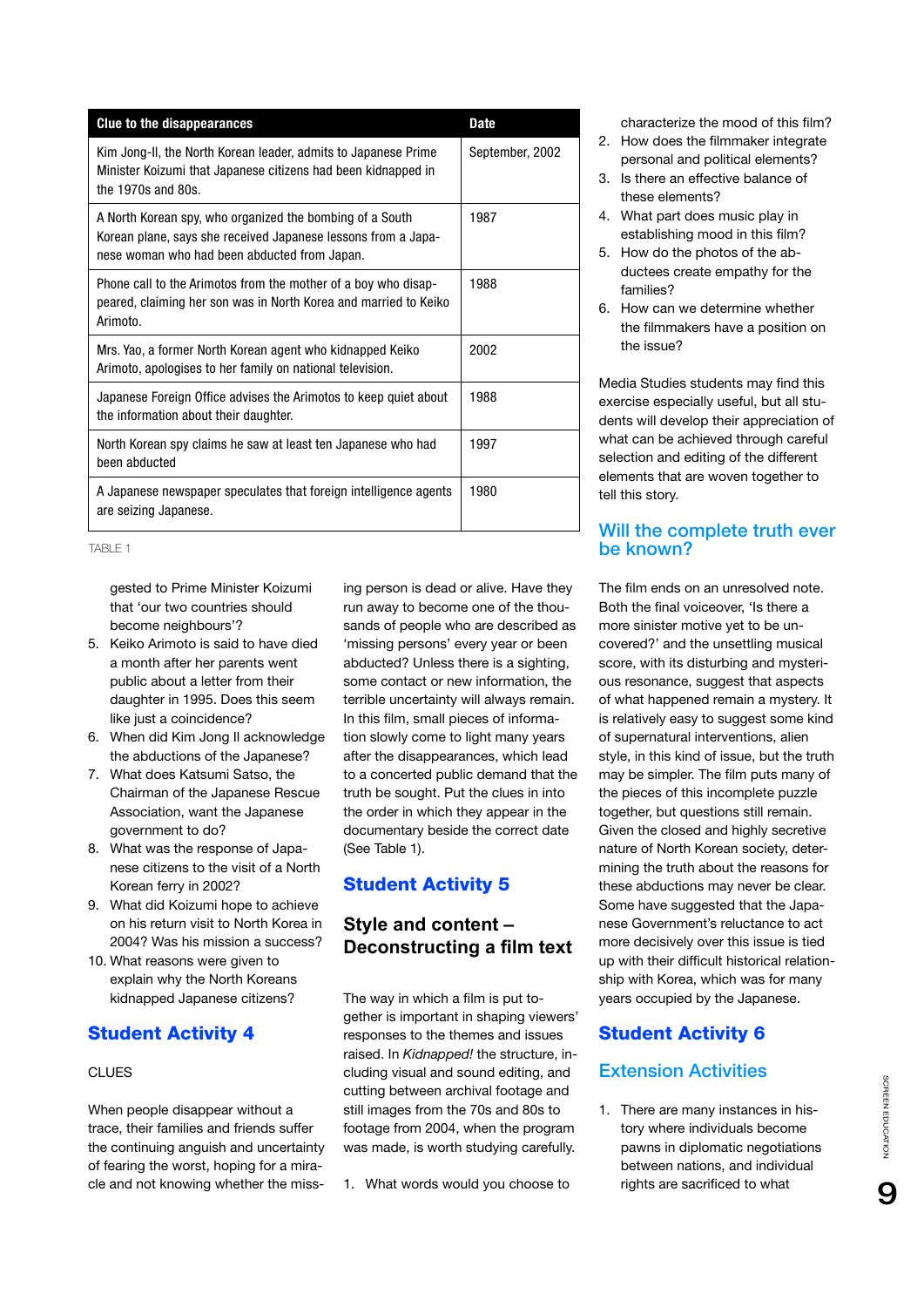

governments perceive to be the bigger issues in their dealings with neighbouring states. What are some of the more complex issues behind the ways in which Japan has dealt with the kidnapping issue with North Korea?

- 2. Can you think of any other recent cases where governments have been reluctant to act decisively to protect individual citizens in international relations? For instance, what influence might economic, strategic and trade relations have on the willingness of countries to demand that their foreign nationals are treated justly?
- 3. Can there ever be any justification for using another countries' citizens to further political ends, such as appears to be the case with these kidnappings?
- 4. What might be some of the reasons why Yasushi, Fukie and other abductees are refusing to talk about what happened to them when they were taken to North Korea?
- 5. The phrase *'the banality of evil'* was coined by Hannah Arendt in her 1963 book *Eichmann in Jerusalem: a Report on the Banal-*

*ity of Evil*, based on the trial of Eichmann, a Nazi war criminal. Arendt's thesis was that those who carry out unspeakable crimes, like Eichmann, a top administrator in the machinery of the Nazi death camps, may not be crazy fanatics at all, but rather:

*ordinary individuals who simply accept the premises of their state and participate in any ongoing enterprise with the energy of good bureaucrats.*

Could this explanation be applied to the actions of the North Korean spies, some of whom had been originally kidnapped from Japan themselves?

## **References**

#### Books

- Most books about life in North Korea are highly critical of life there; written from a Western perspective or by people who have fled the country, including the ironically titled *This is Paradise!*
- Kang, H., *This is Paradise! My North Korean Childhood*, Little, Brown, 2005. (Accessible, but highly criti-

cal and often horrifying account of daily life in North Korea)

- Martin, B.K., *Under the Loving Care of the Fatherly Leader – North Korea and the Kim Dynasty,* Thomas Dunne, St. Martins, 2005.
- Cha, V.D. and Chang, D.C., *Nuclear North Korea*, Columbia University Press, 2005.
- Cumings, B., *North Korea, Another Country*, Scribe, 2004. (A more sympathetic account of North Korea, focusing on the complex part foreign occupation and wars have played in the formation of the state)
- McCormack, Gavan; *Target North Korea,* Random House Publishing, 2005 (written by Australian writer, includes chapter on abductions. Challenges *clichés about North Korea, explores historical perspective and historical relationship between North Korea and Japan)*

## Films

*A State of Mind:* Documentary screened on ABC television on 28 November, 2005. The film follows two young female gymnasts as they prepare to take part in